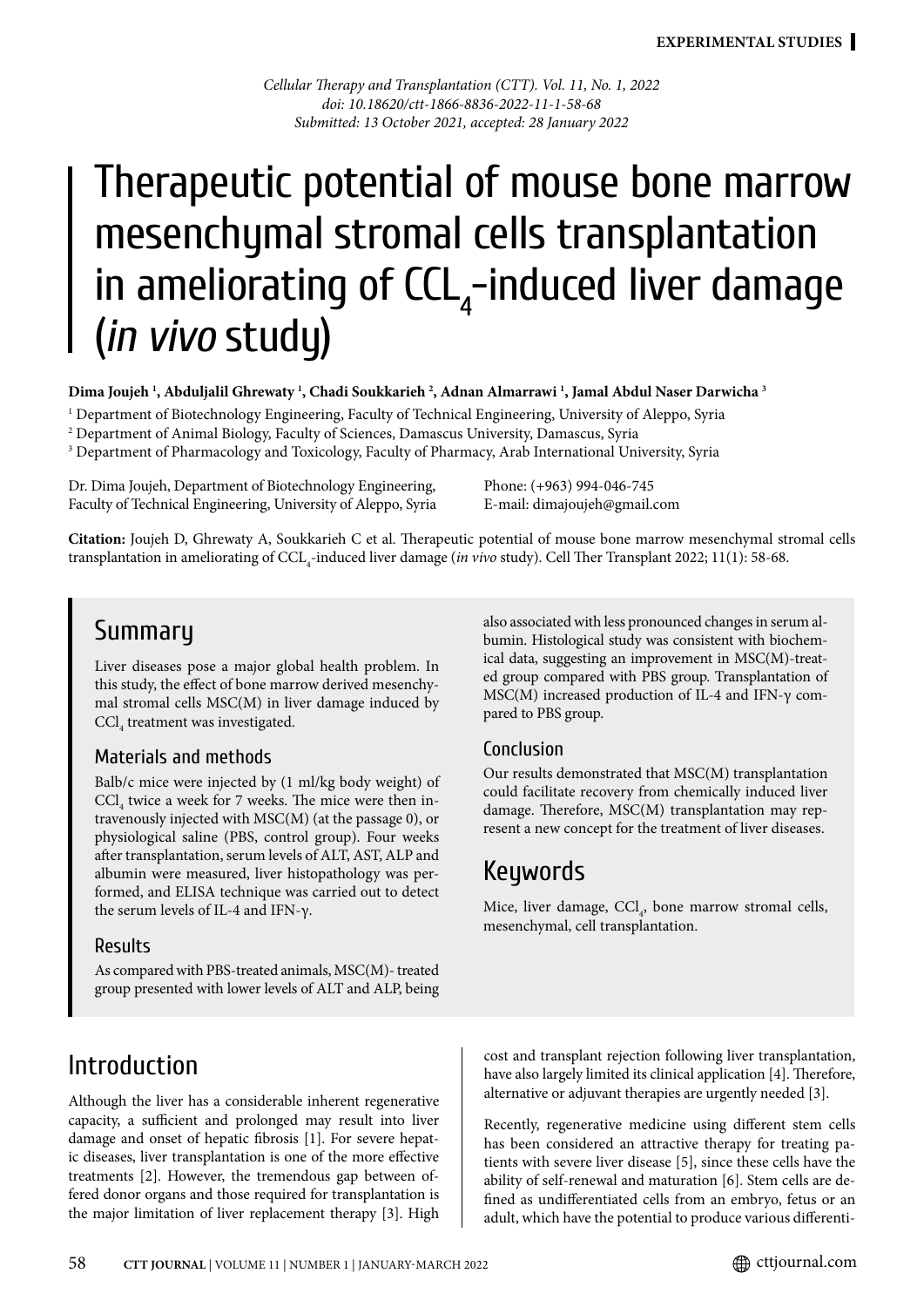ated tissue cells under appropriate stimuli [5]. Bone marrow (BM) provides a more readily available source of cells [7]. Bone marrow cells are presently considered to be the most promising cell source for the cell therapy of various diseases [8]. Mesenchymal stromal cells (MSCs) have been documented as a promising technique for cell therapy and have been successfully applied in the treatment of various diseases [3]. Multipotent MSCs represent a remarkable stem cell population for application in liver-directed cell transplantation, since they are readily obtained from bone marrow aspirates and can be expanded in culture [9], through as many as 50 population doublings in about 10 weeks [10], thus producing a large number of potent cells [9]. In addition, BM-MSCs possess many advantages such as autologous sources, abundance of cells, an immune-modulatory capacity, secretion of cytokines and growth factors, homing to injury sites, and hepatic differentiation [11].

The present study aimed to investigate the therapeutic effect of bone marrow-derived mesenchymal stromal cells MSC(M) transplantation in alleviation of CCl4-induced liver damage in mice.

# Materials and methods

#### Experimental Animals

Healthy male mice (Balb/c, 4-6 weeks) were used in this study. Mice were housed in clean cages of 65×25×15 cm containing woodchip bedding. Mice were housed in a temperature (temperature 24±2°C) and light-controlled room (12h light/dark cycle), with free access to food and water. The animals were left for two weeks to acclimatize to their surroundings before starting the experiment. All procedures were performed according to the Guide for the Care and Use of Laboratory Animals and the ethical standards of our institution.

#### Liver damage induction and MSC(M) preparation

To establish the liver-injury mice model, male Balb/c mice were intraperitoneally injected with (1 ml/kg body weight) of CCl<sub>4</sub> dissolved in olive oil twice a week for 7 consecutive weeks.

In the current study, 4-6 weeks male healthy BALB/c mice were used as donors of MSC(M). Mice were sacrificed by cervical dislocation. MSC(M) were flushed from the medullary cavities of the tibia and femur using a needle with complete media (Dulbecco's modified Eagle's medium (DMEM) (Euroclone, Italy). The cells were grown in (4-5 ml) of DMEM medium supplemented with (20% FBS, 1% L-glutamine, 1% penicillin/streptomycin and 1.5 µg/ml amphotericin B) (Euroclone, Italy), in a  $25 \text{ cm}^2$  culture flask, and incubated at 37°C with 5%  $CO<sub>2</sub>$ . 24 h later, the culture medium was replaced to remove non-adherent cells and tissue debris. MSC(M) at passage 0 (P0) were used for transplantation.

#### Experimental Protocol

The mice were divided into the following groups:

**• Control group (Group I):** This group included healthy normal mice, which were not exposed and did not receive any treatment.

- **Experimental group:** mice were intraperitoneally injected with  $\text{CCI}_4$  (1 ml/kg body weight) of dissolved in olive oil twice a week for 7 consecutive weeks. After the last injection of  $\text{CCl}_4$ , three mice were randomly selected from this group, blood samples were collected and serum ALT level was determined to ensure that liver damage had been induced before continuing the experiment. Mice in this group were randomly divided into two groups, as follows:
- **PBS-treated group (Group II):** mice were intravenously injected into the tail vein with 0.5 ml of phosphate buffer saline (PBS 1X).
- **MSC(M) treated group (Group III):** mice were intravenously injected with MSC(M). MSC(M) were washed with PBS (1X) and trypsinized with 0.25% trypsin, then (approximately 3×10<sup>6</sup> of MSC(M) *per* mouse) were re-suspended in (0.5 ml) of PBS and injected into the tail vein.

The mice from all studied groups (I, II, III) were sacrificed 4 weeks after transplantation. Venous blood and liver tissue samples were collected for further analyses. At the end of the experiment, the body weight and liver weight of the animals in all studied groups were determined. The liver to body weights ratio was determined as follows:

Liver to body Ratio = (liver weight  $(g)/($  mouse body weight (g)-liver weight (g)))  $*100$ .

#### Laboratory analyses

Venous blood was collected, and blood samples were centrifuged at 3000 rpm for 5 minutes. Serum samples were subsequently analyzed to evaluate the activities of alanine aminotransferase (ALT), aspartate aminotransferase (AST), alkaline phosphatase (ALP), and albumin.

Liver histology was performed to assess liver damage 4 weeks after MSC(M) transplantation. For light microscopic examination, the liver from each animal was carefully dissected and the specimens were fixed in 10% formalin for 48 hours. Paraffin sections were prepared and stained with hematoxylin and eosin (H&E) to display the histological details. Histological damage was evaluated by a pathologist who was blinded to the experimental groups.

At the end of the experiment, blood samples were collected and centrifuged at 3000 rpm for 5 min. The serum levels of interleukin-4 (IL-4) and IFN-γ cytokines were measured by ELISA assay kits according to the manufacturer's instructions (Sun Red, China).

# Results

The cultured MSCs were injected into syngeneic mice treated with hepatotoxic agent  $\text{CCl}_4$ .

The results of this study showed remarkable significant increase in the liver weight and the liver weight to body weight ratio in PBS group compared with the normal control group. MSC(M) transplantation alleviated the increase in the liver weight and even decreased the ratio to a level closer to that of normal mice. There was no significant difference in the ratio between the MSC(M) treated group and the normal control group (Table 1).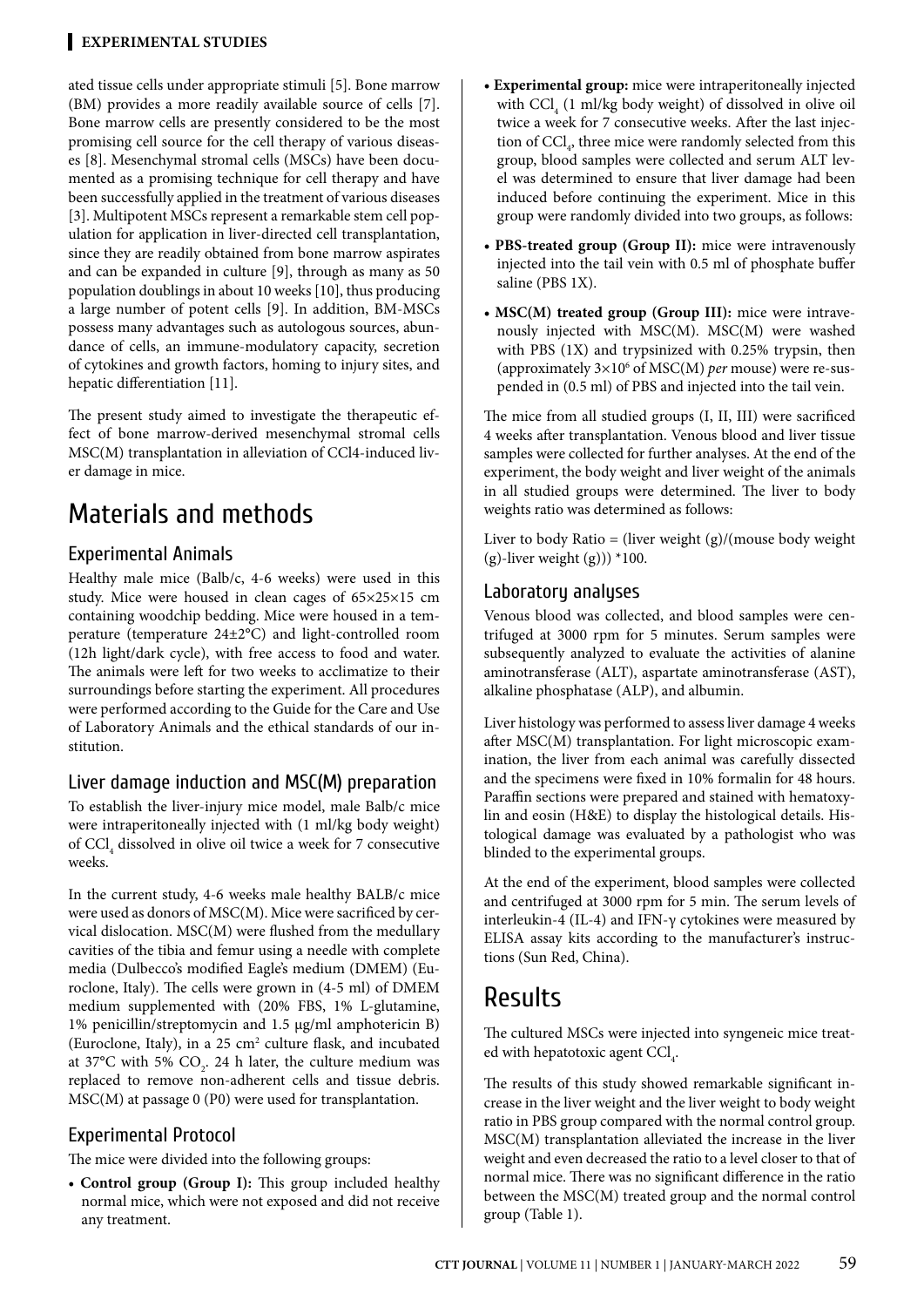Serum levels of ALT, AST, ALP, and albumin were evaluated. After intraperitoneal injection of  $\text{CCI}_4$  for consecutive 7 weeks, serum levels of ALT were markedly increased in the experimental group (120±5.3), as compared to control group. PBS group exhibited markedly increased serum levels of ALT and ALP compared with control normal mice. The levels of ALT and ALP in the MSC(M)-treated group were significantly reduced compared to the PBS group being close to the normal control group. In addition, there was a significant decrease in serum levels of albumin in PBS group when compared with the control group. Significantly increased serum albumin levels were noticed in MSC(M)-treated group when compared to the PBS group. The levels of these parameters in control and MSC(M) treated group did not show any significant differences. Nearly similar AST levels were observed in MSC(M) and PBS groups (Table 2).

#### Histopathological analysis of liver sections

The liver of the control group was reddish-brown, with smooth and glossy surface. The liver of the PBS group was pale-brown, overtly swollen with coarse surface and necrotic spots. In MSC(M)-treated group, the liver surface was slightly coarse, less swollen, more reddish, and glossy compared with livers from the PBS group. Necrotic spots on the surface were noticeably reduced (Fig. 1).

Light microscope examination of **normal liver** tissue sections (control group) showed classical hepatic architecture (Fig. 2. A,B). Hepatocytes are arranged in cords that radiate from the central veins and separated by blood sinusoids. They had rounded nuclei and well-preserved cytoplasm. Some hepatocytes were binucleated. Blood sinusoids are lined by Kupffer cells and endothelial cells. Normal blood vessels and bile ducts were observed in Portal areas. **PBS group** showed marked affection with disorganization of hepatic architecture. Cellular necrosis was observed. Some hepatocytes appeared swollen with extensively vacuolated cytoplasm. Liver sections also revealed vascular dilatation and congestion in the portal areas and in the central veins. Some parts showed dilated blood sinusoids, which were lined by many Kupffer cells with prominent nuclei. Inflammatory cell infiltration was also detected (Fig. 2. C-H). The histopathological lesions were effectively attenuated to varying extents, in the **MSC(M) treated group**. Examination of

#### **Table 1. Body mass, liver weight and liver-to-body weight ratios of all studied groups**

|                                      | Liver Weight (g)            | Body Weight (g)                | Body Weight -<br>Liver Weight  | Liver to body<br>Ratio        |
|--------------------------------------|-----------------------------|--------------------------------|--------------------------------|-------------------------------|
| Group I (normal mice)                | $1.21 \pm 0.2$ <sup>a</sup> | $22 \pm 2.9^{\circ}$           | $21.12 \pm 2.8$ <sup>a</sup>   | $5.8 \pm 0.9^{\circ}$         |
| Group II (CCI <sub>4</sub> +PBS)     | $1.86 \pm 0.2$ <sup>b</sup> | $26.4 \pm 2.8$ <sup>b</sup>    | $24.5 \pm 2.3$ <sup>b</sup>    | $7.6 \pm 1$ <sup>b</sup>      |
| Group III (CCI <sub>4</sub> +MSC(M)) | $1.55 \pm 0.2$              | $24.70 \pm 1.7$ <sup>a,b</sup> | $23.15 \pm 1.7$ <sup>a,b</sup> | $6.72 \pm 0.9$ <sup>a,b</sup> |

Note: All values are represented as mean  $\pm$  SD. Mean values with different letters over the same column are significantly different at (P<0.05)

#### **Table 2. Serum levels of ALT, AST, ALP, and albumin in the studied groups**

| <b>Groups of animals</b>                  | ALT $(U/L)$                 | AST (U/L)                   | ALP (U/L)                    | Albumin (g/dl)              |
|-------------------------------------------|-----------------------------|-----------------------------|------------------------------|-----------------------------|
| Control group (normal mice)               | $42.4 \pm 5^{\circ}$        | $93.4 \pm 1.7$ <sup>a</sup> | $138.3 \pm 8.8$ <sup>a</sup> | $3.1\pm0.04$ <sup>a</sup>   |
| PBS group (CCI <sub>4</sub> +PBS)         | $60.8 \pm 10^{6}$           | $101.1 \pm 2^{b}$           | $164.1 \pm 10.8$             | $2.1 \pm 0.3$ <sup>b</sup>  |
| $MSC(M)$ group (CCI <sub>4</sub> +MSC(M)) | $43.6 \pm 4.7$ <sup>a</sup> | $100.9{\pm}2^{b}$           | $144.5 \pm 8.9$ <sup>a</sup> | $2.97 \pm 0.2$ <sup>a</sup> |

**Note:** All values are represented as mean ± SD. Mean values marked with different letters (a,b) over the same column are significantly different at  $(P<0.05)$ 







**Figure 1. Morphologic examination of the livers of the study groups. (A). The liver of the normal control group was smooth, lustrous, and reddish. (B) In the PBS group, the liver was pale-brown with coarse surface and overtly swollen. (C) In the mice receiving MSC(M) transplantation, the liver surface was slightly coarse, less swollen, more reddish, and lustrous than those of PBS group**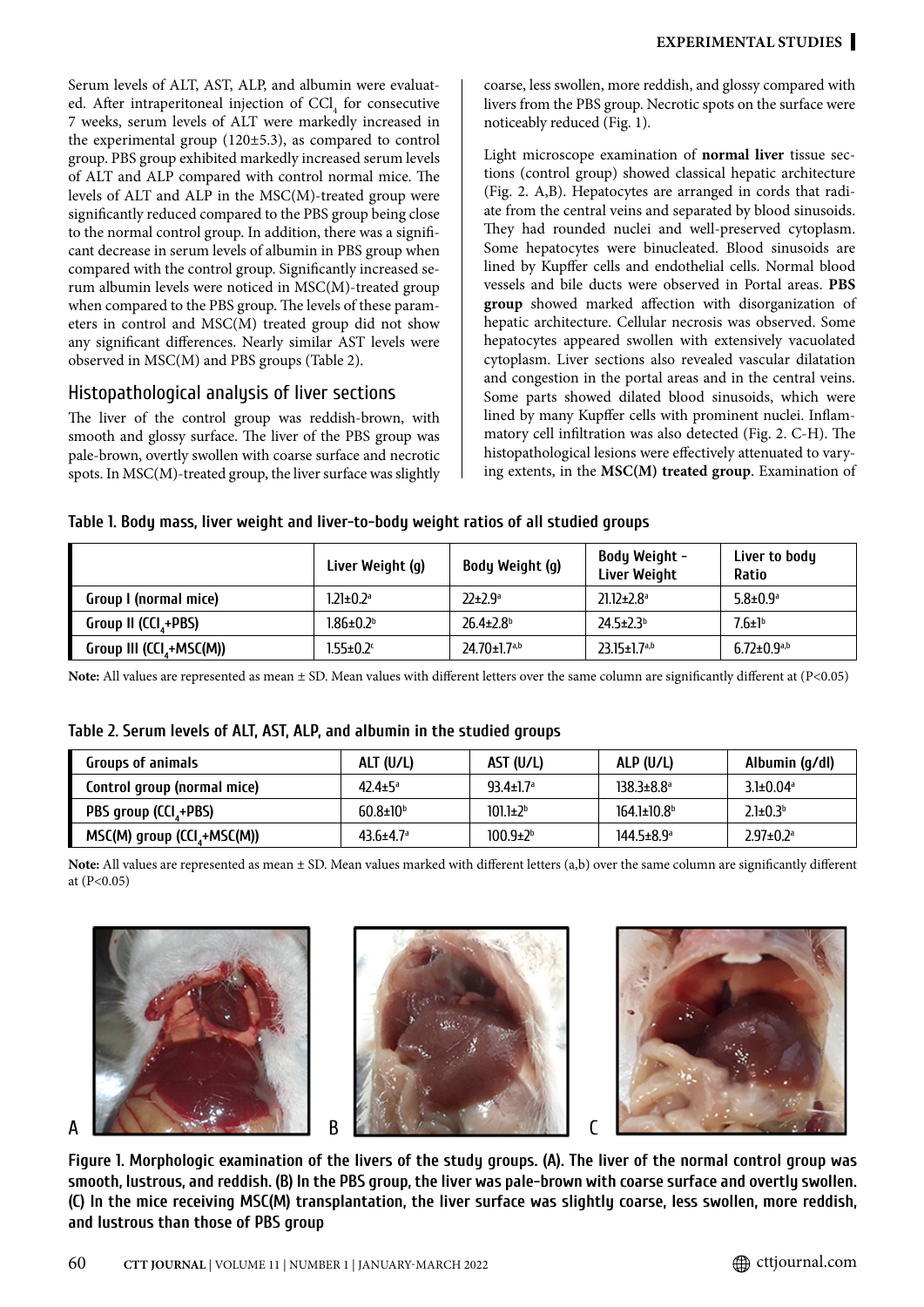H&E-stained sections showed nearly normal organization of hepatic lobules. A marked reduction of cellular necrosis was observed (Fig. 2, I, J). Hepatocytes appeared nearly similar to that of the control mice. Most hepatocytes had rounded nuclei and well-preserved cytoplasm, they were arranged around slightly dilated and congested central veins and separated by hepatic blood sinusoids. Few hepatocytes appeared with vacuolated cytoplasm. Liver sections demonstrated slight inflammatory cell infiltration. Portal areas appeared nearly normal with slightly congested blood vessels.



**Figure 2. H&E-stained sections in Balb/c mice's liver of the study groups. A, B. Control group. C–H. PBS group. C-D. Marked damage with disorganization of hepatic architecture, hepatocytes necrosis (N) can be seen. E. The blood sinusoids (s) are dilated and surrounded by Kupffer cells (arrows) with prominent nuclei. F. Vascular dilatation and congestion can be seen, some hepatocytes showed vacuolated cytoplasm (arrows). G. Inflammatory cell infiltration (arrow). H. hepatocytes with vacuolated cytoplasm (arrows). I, J. MSC(M) treated group. nearly normal organization of hepatic lobules. Hepatocytes appeared nearly similar to that of the control mice**

#### Serum Interleukin-4 (IL-4) and Interferon-γ (IFN-γ) Levels

To determine if MSC(M) transplantation affects the cytokine release, the serum levels of IL-4 and IFN-γ were measured by ELISA. As shown in Fig. 3, IL-4 level declined in the PBS group compared to the control group, and this effect was blocked by MSC(M) transfusion. Serum IL-4 level was elevated in MSC(M) treated group, as compared with the PBS group. Serum IFN-γ level was elevated in PBS group compared with the control group. The secretion of IFN- $\gamma$  was higher in the MSC(M) treated group than in the control group and PBS group, at one month post transplantation.

## **Discussion**

Liver disease causes approximately two million deaths annually worldwide [12]. Therefore, there is an urgent need to develop new techniques to stimulate liver regeneration. In this regard, the potential of MSC therapy is of great interest in regard of liver regeneration [13]. Cell transplantation programs may provide a hopeful technology to replace organ transplantation [3].



**Figure 3. Serum levels of IL-4, and IFN-γ cytokines. Sera were collected one month after MSC(M) transplantation, and cytokines were measured with enzyme-linked immunosorbent assay (ELISA). After MSC(M) transplantation, the IL-4, and IFN-γ levels were increased compared to PBS group**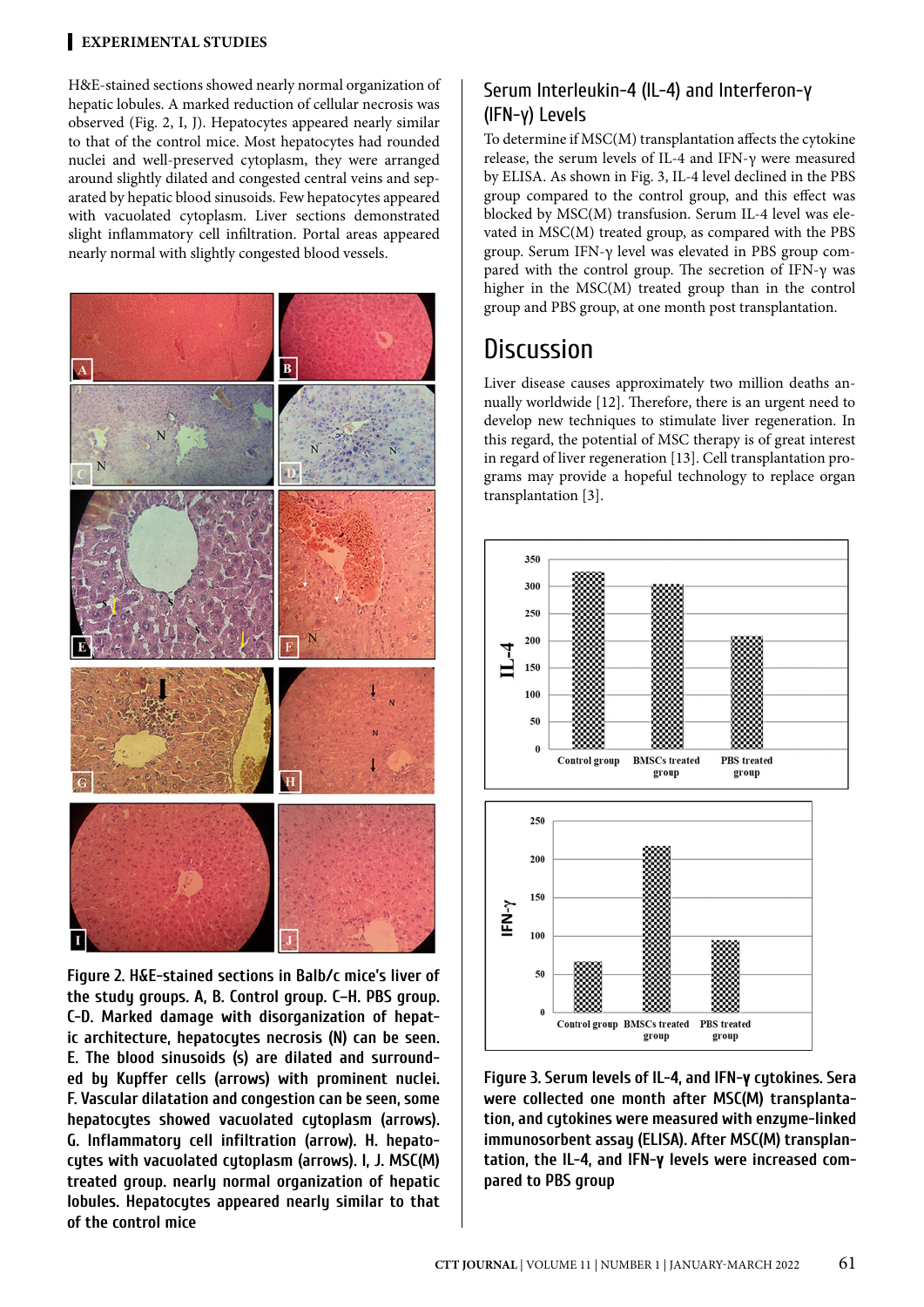Since  $\text{CCl}_4$  is toxic and may cause death, establishment of liver damage model in mouse is challenging [14]. When metabolized in liver by the cytochrome P450 monooxygenases,  $\text{CCl}_4$  produces free oxygen species [15, 16].  $\text{CCl}_4$  activation to trichloromethyl and trichloromethyl peroxy radicals is stimulates lipid peroxidation and protein oxidation in the liver, causing membrane damage and liver injury [17].

Bone marrow mesenchymal stromal cells were isolated, cultured, and characterized in our previous study (data not shown). Although the isolated cells showed the characteristics of mesenchymal stromal cells, we guess that the population also contained a low proportion of hematopoietic stem cells, since we used the cells at the zero passage (P0), since hematopoietic stem cells have been reported to exist in MSC cultures even after nine *in vitro* passages [18].

In the current study,  $MSC(M)$  at passage 0 were used for transplantation, thus being different from the earlier experiments with MSC(M) therapy published so far, where MSC(M) were mostly injected at passage 3 (P3 MSC(M)).

The *in vitro* expansion is always required for MSC-based therapies in order to generate sufficient MSC(M) numbers for transplantation. Clinical recommendations for medical MSC usage usually apply cells from 3-5 passages. However, unexpected risks may occur during cell growth, including lack of phenotype, contamination and reduction in efficacy, possibly leading to therapy failure. It has also been reported that additional expansion might attenuate the stemness property of MSCs, thus contributing to reduction of therapeutic potential [19].

Previous report demonstrated that human MSCs subjected to extensive passaging may undergo morphological, phenotypic, and genetic changes [20]. It has been shown that the monolayer cultures significantly affect cell behavior, e.g., leading to cell senescence and impairment of multi-potency [19].

We have also studied the effects of MSC(M) transplantation upon body weight and liver weight.  $\text{CCl}_{\scriptscriptstyle 4}$  is known to be a potent toxicant associated with the liver damage [21]. Determination of the liver weight to body weight ratio of mice may reflect structural and functional changes of the liver after  $\text{CCl}_4$  injury [22]. Since the body mass measures include the liver weight, it was subtracted from body weight to obtain a "liver-free" estimate of the body weight. Subtraction the liver weight is necessary because otherwise the measurable body weight will always reflect changes in the liver weight. It may make little difference in practice, because the liver weight is small, as compared with total body weight [23]. Significant increase in the liver weight was observed in PBS group compared with control group. This elevation in liver weight after  $\mathrm{CCl}_{_4}$  intoxication has been well supported by previous research [21, 24]. However, MSC(M) treatment seems to significantly reduce liver inflammation and hence, the liver weight. The ratio of liver weight to body mass was higher in PBS group with significant difference compared to the normal control group. MSC(M) treatment caused a non-significant decrease in this ratio compared to the PBS-treated group, but it became closer to the values of normal control group.

Estimation of biochemical indexes is widely accepted as a biomarker of liver damage [25]. Enzymes represent sensitive metabolic markers, thus even slight changes in enzyme activities would affect the organism [26]. Serum ALT level is usually elevated in case of serious liver damage and the extent of organ damage depends on the type of toxin, its mechanism of action and duration of exposure [26]. Serum ALT activity is a reliable and sensitive marker of liver disease [27].

The present study revealed a marked increase in the level of ALT upon exposure to  $\text{CCl}_4$  for 7 weeks (experimental group), which indicates considerable hepatocellular injury [28].

Exposure to  $\text{CCl}_4$  leads to liver injury [15]. Oxidative stress is considered to be the major pathogenic process of  $\text{CCl}_4$ induced liver injury [29]. This process causes changes in the of cell membrane permeability [15]. As a result, cytoplasmic ALT can leak into the bloodstream, and serum ALT level is increased [29], and can be determined [30]. In this study, we did not use liver toxin after transplantation of MSC(M). During treatment, it is important to eliminate the pathogen, in order to treat the disease efficiently without causing unnecessary complications. Such a strategy has the advantage of enhancing the recipient's therapy regimen [31].

The results showed a decrease in ALT level in the PBS group compared to experimental group, which is explained by self-recovery and regeneration of mouse livers after CCl. injection was discontinued. However, alleviation of liver damage occurred significantly faster in mice treated with MSC(M) than in untreated mice. MSC(M)-treated mice showed statistically significant improvement when compared to the PBS-treated group. These results reflect the important role of MSC(M) and show that MSC(M) transplantation can enhance regenerative capacity of the liver and improve affected tissues.

Alkaline phosphatase activity is a very useful serum biochemical marker of liver disease [32]. The present study revealed a significant increase in ALP level of PBS-treated group compared with MSC(M)-treated group. Liver ALP is synthesized by the bile duct. Previously, ALP was thought to be increased, due to inability of liver cells to release the enzyme with bile. It is, however, accepted that ALP activity is increased due to higher enzyme synthesis [33], with involvement of biliary ways [34]. The increased hepatic enzyme activity clearly parallels the rise in serum alkaline phosphatase activity, which is primarily caused by increased ALP mRNA translation (mediated by elevated bile acid concentration), and increased secretion of ALP into serum *via* canalicular leakage into the hepatic sinusoids by still unclear mechanisms [35].

Albumin synthesis is highly sensitive to  $\text{CCl}_4$  effects [36]. Albumin and other hepatic secretory proteins are synthesized by polysomes bound to the endoplasmic reticulum.  $\mathrm{CCl}_4$  causes damage to hepatocytes, including disruption of hepatic cells with polysome disaggregation and decrease in protein synthesis [37].

On the other hand, it was thought that  $\text{CCI}_4$  toxicity leads to damage of Golgi apparatus, which, in turn, negatively affects protein packaging and release from hepatocytes [36]. One month after MSC(M) transplantation, liver injury markers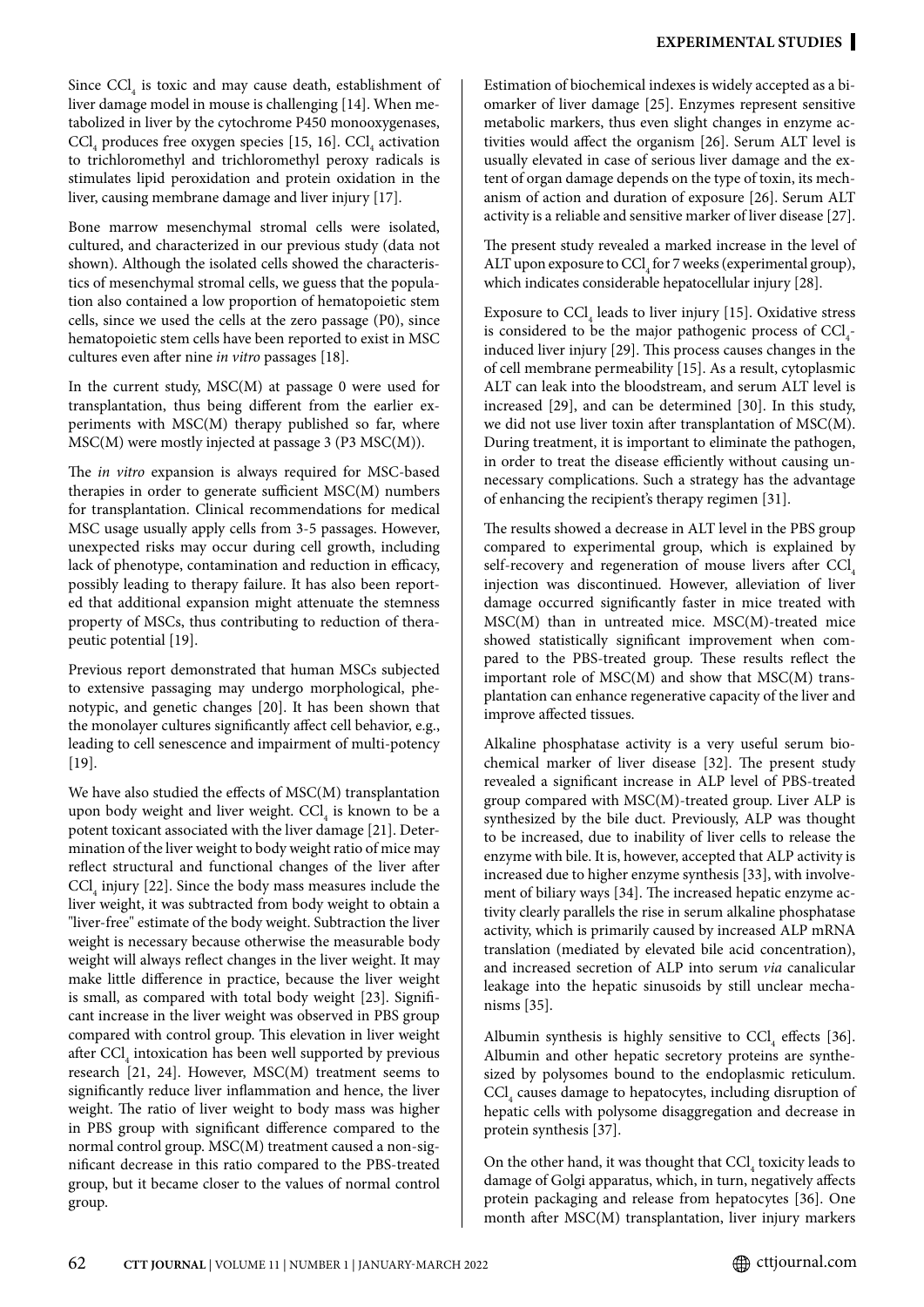(ALT and ALP) showed positive changes compared with PBS group. A significant increase in serum albumin level was noticed in MSC(M)-treated group compared to the PBS group, which suggests that transplantation of MSC(M) results in significant restoration of specific liver function.

The liver histology studies were consistent with biochemical results, suggesting an improvement in MSC(M) treated group compared with PBS group. In the current study,  $\mathrm{CCl}_{4}$  intoxication resulted in disorganization of hepatic architecture, necrosis of hepatocytes, cytoplasm vacuolation, vascular congestion and dilation, dilatation of sinusoids and infiltration with inflammatory cell, as revealed by light microscope examination of livers from PBS group. Carbon tetrachloride is metabolized by cytochrome to reactive oxygen species, resulting in membrane lipid peroxidation and oxidative stress injury, and, finally, hepatocyte necrosis and dysfunction [38]. Necrosis is viewed as a largely unregulated sequence of physicochemical stress, characterized by mitochondrial impairment, adenosine triphosphate (ATP) depletion, and subsequent failure of ATP-dependent ion pumps. These changes result in rapid swelling of cells and cell organelles ("oncosis") accompanied by the formation of membrane "blebs" and eventual cell rupture [39].

Microscopical examination of liver sections in PBS group showed vascular dilatation and congestion. Dilatation may be caused by increase levels of prostaglandin synthesis that leads to smooth muscle relaxation and vasodilatation [40]. The congestion may be due to fluid loss from the dilated vessels, so they become filled with red blood cells [40]. This congestion, as suggested by Hong *et al.*, (1991) and Wijetunga *et al.*, (2003), is a typical early index of hepatotoxicity [17]. The liver sections of PBS group exhibited cytoplasmic vacuolation and increase in cell volume which are due to the loss of the cell's regulating mechanism for pumping out water from the inside. Cell swelling in  $\mathrm{CCl}_4$  intoxication is due to altered cell membrane permeability.  $\text{CCl}_4$  is a non-polar lipophilic substance, thus leading to changes in the physical and chemical properties of both cytoplasmic and mitochondrial lipid membranes, and resulting in disruption of Na+/K+ pump and migration of interstitial fluids to the hepatocytes [40].

After MSC(M) transplantation, marked reduction in liver damage was observed, as compared to PBS group, thus suggesting heterogeneous response to cell therapy in distinct animals. Microscopic examination showed improvement in the histopathological changes induced by  $\mathrm{CCl}_{4}$ , and in hepatic lobular architecture. Previous study has shown that MSCs secrete several factors, i.e., nitric oxide and prostaglandin E2, which enhance antioxidant protection, inhibit oxidative factors, and reduce the hepatocyte necrosis [11]. However, the mechanism by which MSC(M) repair liver damage remain unclear [41].

The studies of IL4 and IFN-γ serum levels by ELISA have shown some differences in IL-4 between  $\text{CCl}_{\text{4}}\text{-}$ treated animals and controls. Cytokines are a class of polypeptide micro-molecules secreted by various cells, which are able to regulate cell growth and differentiation, immune function, inflammation and wound healing [15]. E.g., interferon-γ (IFN- $\gamma$ ) is the hallmark cytokine of T helper 1 (Th1) cells, whereas interleukin 4 (IL-4) has the same role in Th2 cells [42]. The results showed that the serum level of IL-4 decreased in PBS treated mice compared to the control group (intact mice). After MSC(M) transplantation, the IL-4 level increased.

Differences in IL-4 levels between serum of mice treated and those not treated with MSC(M) proved that MSC(M) had a therapeutic effect. IL-4 is one of the widely recognized immune regulatory cytokines capable of suppressing inflammation [43]. It has been used successfully in the treatment of inflammatory diseases in animal models, and in experimental studies, IL-4 injections significantly improved the condition of psoriatic dermatitis [44]. Several studies suggest that treatments that act to increase the concentration of interleukin-4 in tissues may be beneficial in treating inflammation [45, 46].

However, the exact mechanisms by which IL-4 exerts its anti-inflammatory effects are not well understood [44]. The lower levels of the anti-inflammatory cytokine IL-4 found in the injured group compared to control is in accordance with previous studies showing suppression of this cytokine during acute injury [47-49].

Our results are consistent with prior studies that showed that the IL-4 level was higher in the MSC-treated group compared to the untreated mice [43, 49, 50]. It has been demonstrated that MSCs caused the TH2 cells to increase secretion of IL-4 [51, 52]. Chai *et al.*, (2016) have shown that MSC(M) may increase IL-4 secretion in rats with liver fibrosis induced by dimethyl nitrosamine (DMN) both *in vitro* and *in vivo* [49]. Jia *et al.*, (2018) indicated that the IL-4 mRNA expression was significantly higher in corneal grafts from MSCs-treated groups when compared with controls (PBS group) [50]. Our data showed that anti-inflammatory cytokine IL-4 exhibited remarkable increase in the MSC(M)-treated group. These findings may explain how MSC(M) mediate the cell repair in the damaged liver which could be partially associated with increased IL-4 production.

IFN-γ is an important Th1 cytokine [48]. It is produced predominantly by natural killer and Th1 cells, regulates their activity, and is critical for innate and adaptive immunity [47]. Our results demonstrated that serum IFN-γ level increased after  $\text{CCl}_4$ -induced liver injury (PBS group) compared to the control group. Our results are consistent with previous studies showing that  $\mathrm{CCl}_{4}$  injury caused elevation of serum IFN-γ levels [22, 53]. Previous study demonstrated that CCl injection into mice activated type 1 innate lymphoid cells (ILC1s), which, in turn, produced IFN- $\gamma$  and protected mice from CCl4-induced acute liver injury. IFN-γ released from activated ILC1s promoted survival of the hepatocytes *via* upregulation of Bcl-xL [53]. Interestingly, IFN-γ followed the trend of the Th2 cytokine (IL-4), since its level increased after intravenous infusion of MSC(M). One may propose more than one explanation for this finding.

In the current study, experimental animals received syngeneic MSC(M) without prior immunosuppression with cyclosporine. Syngeneic transplantation is still believed to be the safest way of MSCs administration and does not cause any immune reaction [54]. It is possible that the immune system responds to infused MSC(M) as the cells are produced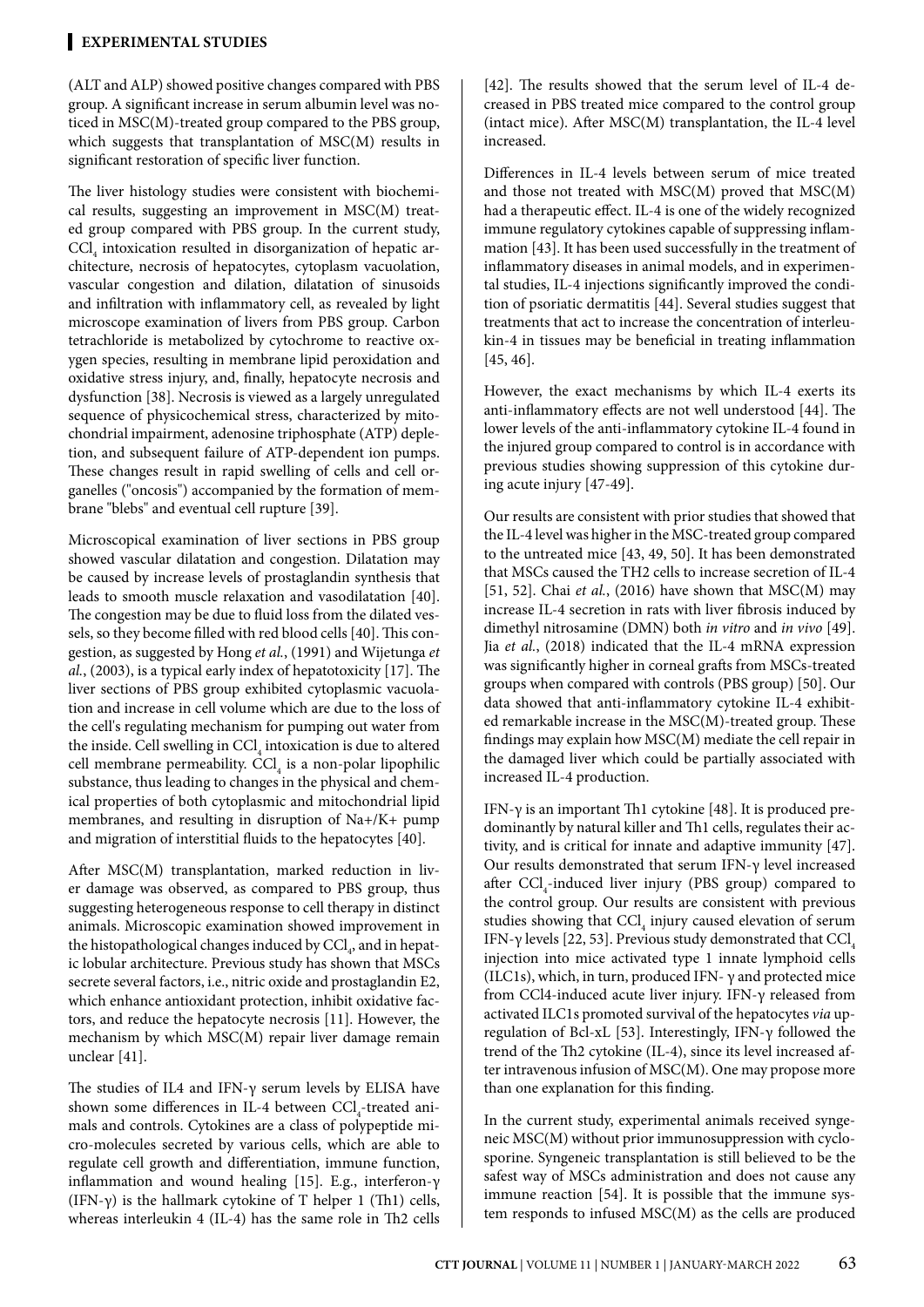in culture and differ in size and protein expression patterns from the non-cultured MSC(M). Moreover, only low numbers of mesenchymal stromal cells are normally present in the circulation. Meanwhile, higher MSC numbers are present after MSC(M) infusion, thus, probably, activating the response. It is thus likely that the immune reaction induced after MSCs transplantation represented a response to cells perceived as foreign objects and/or presented at an unusual location, rather than a MSC-specific response [55].

It has also been reported that Th1 cytokines are involved into the graft rejection [56]. A previous work indicated that this cytokine may be a useful predictor of acute graft-versus-host disease (GvHD) [57]. Some murine studies reported high serum IFN- levels in acute GvHD [57-59]. Our *in vivo* study demonstrated that syngeneic MSCs are not fully immuneprivileged. Along with their therapeutic effects, they cause an immune response and may be rejected. The transplanted cells may become immunogenic during extracorporeal manipulations, despite identical genotypes of donor and recipient. It has been shown that the *in vitro* cultures of cells may alter their phenotype through epigenetic changes [54]. The opinion that syngeneic transplantation is safe comes from organ and tissue transplantology, where the biological material is transferred without any additional *in vitro* processing which is not the case in majority of experimental MSC transplants [54]. The strategies that reduce MSC immunogenicity can potentially prolong their *in vivo* persistence and improve the therapeutic effects. Thus, the modulation of immune responses is a prerequisite for preclinical and clinical studies in MSC therapy.

On the other hand, MSC-mediated immunosuppression was also reported to depend on prior activation by pro-inflammatory cytokines [60]. Previous studies also suggested that the immunosuppressive ability of MSC(M) require preliminary activation by IFN-γ alone, or in combination with other chemokines [61]. However, once MSC is activated, they can release several soluble factors, such as prostaglandin E2 (PGE2), inducible nitric-oxide synthase (iNOS), indoleamine 2,3-deoxigenase (IDO), and IL-6 that exert immunomodulatory effects on other cell types [60]. Therefore, elevated IFN- $\gamma$  in the MSC(M) group may play a role in the immunomodulatory properties of MSC(M) [61]. Expression of IDO and other anti-inflammatory factors by MSCs is strongly stimulated under inflammatory conditions, suggesting that the immunomodulatory effects of MSCs act as a feedback mechanism to control ongoing immune responses [55]. However, further studies are required in order to elucidate the mechanism of immune response upon intravenous injection of syngeneic MSC(M).

Our results demonstrated that MSC(M) transplantation could facilitate recovery from chemically induced liver damage. Several mechanisms could explain the therapeutic effects of MSC(M) in liver injury [62], as follows: 1) potential migration of MSC(M) to damaged liver with possible differentiation into hepatocytes and promoted recovery from chemically induced liver damage [15]; 2) secretion of paracrine factors such as cytokines, hormones and growth factors, thus promoting tissue repair; 3) transfer of organelles (e.g., mitochondria) and/or molecules through tunneling nanotubes. 4) MSC-mediated transfer of proteins/peptides, hormones, RNA, and/or chemicals by extracellular vesicles, such as exosomes or microvesicles [63]. The contribution of paracrine effects has been further supported by recent studies reporting the therapeutic benefit of MSC-derived biomolecules for treatment of acute liver injury [62].

# Conclusion

We presented that transplantation of MSC(M) could successfully promote liver regeneration and ameliorate  $\text{CCl}_4$ induced liver damage, but elicits an immune response upon intravenous injection in murine model. However, further investigations are needed to increase the reliability of the clinical efficacy of MSC(M), to evaluate safety of MSC(M) therapy, as well as clarify the exact therapeutic mechanism of MSC(M), determine optimal injection route, timing and dosage of MSC administration, optimal stem cell source, and, possibly, to develop therapeutic strategies aiming for improved effectiveness of MSC(M) transplantation. We hope that our findings will contribute to the improvement of MSC(M)-based therapies for liver disease.

# Conflicts of interest

None declared.

# References

1. Eom Y, Shim K, Baik S. Mesenchymal stem cell therapy for liver fibrosis. Korean J Intern Med. 2014; 30, 580-589. doi: [10.3904/kjim.2015.30.5.580](http://doi.org/10.3904/kjim.2015.30.5.580)

2. Chang Y, Liu J, Lin P, Sun L, Peng C, Luo G, Chen T, Lee R, Lin S, Harn H, Chiou T. Mesenchymal stem cells facilitate recovery from chemically induced liver damage and decrease liver fibrosis. Life Sciences, 85, 517-525 (2009). doi: [10.1016/j.lfs.2009.08.003](http://doi.org/10.1016/j.lfs.2009.08.003)

3. Hegab M, Abd-Allah S, Badawey M, Saleh A, Metwally A, Fathy G, Nada S, Abdel-Rahman S, Saleh A, Fawzy A, Abu El-Magd M. Therapeutic potential effect of bone marrow-derived mesenchymal stem cells on chronic liver disease in murine Schistosomiasis Mansoni. J Parasit Dis, 42(2), 277- 286 (2018). doi: [10.1007/s12639-018-0997-8](http://doi.org/10.1007/s12639-018-0997-8)

4. Hao T, Chen J, Zhi S, Zhang Q, Chen G, Yu F. Comparison of bone marrow-vs. adipose tissue-derived mesenchymal stem cells for attenuating liver fibrosis. Exp Ther Med. 2017 Dec;14(6):5956-5964. doi: [10.3892/etm.2017.5333](http://doi.org/10.3892/etm.2017.5333)

5. Haraguchi T, Tani K, Takagishi R, Oda Y, Itamoto K, Yamamoto N, Terai S, Sakaida I, Nakazawa H, Taura Y. Therapeutic potential of canine bone marrow stromal cells (BM-SCs) in the carbon tetrachloride (CCl4) induced chronic liver dysfunction mouse model. J Vet Med Sci. 2012 May;74(5): 607-611. doi: [10.1292/jvms.11-0505](http://doi.org/10.1292/jvms.11-0505)

6. Farouk S, Sabet S, Abu Zahra FA, El-Ghor AA. Bone marrow derived-mesenchymal stem cells downregulate IL17A dependent IL6/STAT3 signaling pathway in CCl4-induced rat liver fibrosis. PLoS One. 2018 Oct 22;13(10):e0206130. doi: [10.1371/journal.pone.0206130](http://doi.org/10.1371/journal.pone.0206130)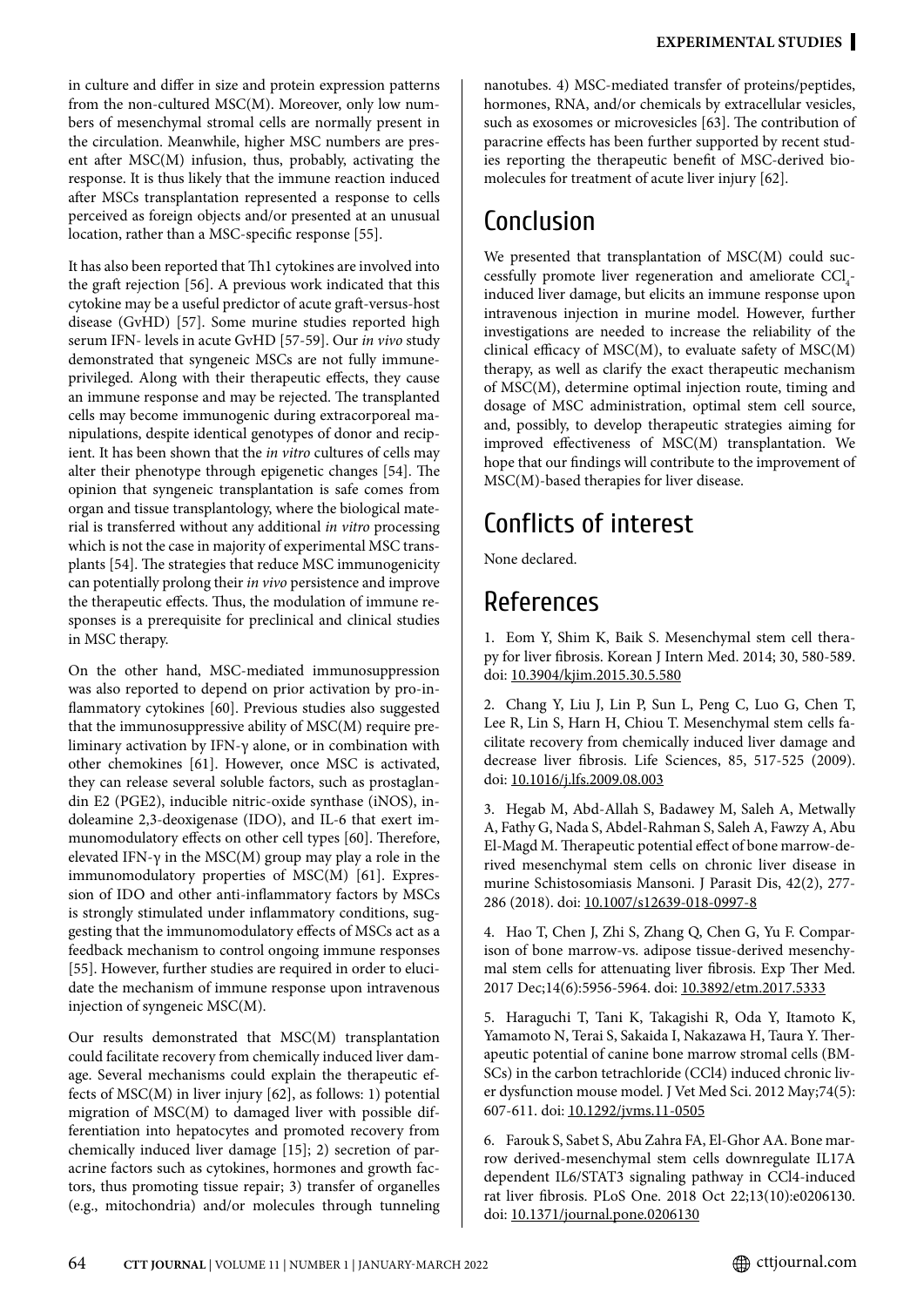7. Buck NE, Cheah DM, Elwood NJ, Wright PF, Allen KJ. Correction of copper metabolism is not sustained long term in Wilson's disease mice post bone marrow transplantation. Hepatol Int. 2008;2(1):72-79. doi: [10.1007/s12072-007-9039-9](http://doi.org/10.1007/s12072-007-9039-9)

8. Oyagi S, Hirose M, Kojima M, Okuyama M, Kawase M, Nakamura T, Ohgushi H, Yagi K. Therapeutic effect of transplanting HGF-treated bone marrow mesenchymal cells into  $\text{CCl}_4$ -injured rats. J Hepatol. 2006 Apr;44(4):742-748. doi: [10.1016/j.jhep.2005.10.026](http://doi.org/10.1016/j.jhep.2005.10.026)

9. Popp FC, Slowik P, Eggenhofer E, Renner P, Lang SA, Stoeltzing O, Geissler EK, Piso P, Schlitt HJ, Dahlke MH. No contribution of multipotent mesenchymal stromal cells to liver regeneration in a rat model of prolonged hepatic injury. Stem Cells. 2007 Mar;25(3):639-645. doi: [10.1634/](http://doi.org/10.1634/stemcells.2006-0515) [stemcells.2006-0515](http://doi.org/10.1634/stemcells.2006-0515)

10. Abdel Aziz MT, Atta HM, Mahfouz S, Fouad HH, Roshdy NK, Ahmed HH, Rashed LA, Sabry D, Hassouna AA, Hasan NM. Therapeutic potential of bone marrow-derived mesenchymal stem cells on experimental liver fibrosis. Clin Biochem. 2007 Aug;40(12):893-899. doi: [10.1016/j.](http://doi.org/10.1016/j.clinbiochem.2007.04.017) [clinbiochem.2007.04.017](http://doi.org/10.1016/j.clinbiochem.2007.04.017)

11. Truong NH, Nguyen NH, Le TV, Vu NB, Huynh N, Nguyen TV, Le HM, Phan NK, Pham PV. Comparison of the treatment efficiency of bone marrow-derived mesenchymal stem cell transplantation via tail and portal veins in  $\text{CCl}_4\text{-}\text{Induced mouse liver fibrosis. Stem Cells Int. }2016;2016;$ 5720413. doi: [10.1155/2016/5720413](http://doi.org/10.1155/2016/5720413)

12. Asrani SK, Devarbhavi H, Eaton J, Kamath PS. Burden of liver diseases in the world. J Hepatol. 2019 Jan;70(1):151- 171. doi: [10.1016/j.jhep.2018.09.014](http://doi.org/10.1016/j.jhep.2018.09.014)

13. Margini C, Vukotic R, Brodosi L, Bernardi M, Andreone P. Bone marrow derived stem cells for the treatment of endstage liver disease. World J Gastroenterol. 2014;20(27):9098- 9105. doi: [10.3748/wjg.v20.i27.9098](https://pubmed.ncbi.nlm.nih.gov/25083082/)

14. Truong H, Nguyen H, Nguyen T, Le, Tran HG, Huynh N, Nguyen TV. Establishment of a standardized mouse model of hepatic fibrosis for biomedical research. Biomed Res Ther. 2014); 1, 9. doi: [10.7603/s40730-014-0009-2](http://doi.org/10.7603/s40730-014-0009-2)

15. Wang M, Zhang X, Xiong XI, Yang Z, Li P, Wang J, Sun YU, Yang Z, Hoffman RM. Bone marrow mesenchymal stem cells reverse liver damage in a carbon tetrachloride-induced mouse model of chronic liver injury. In Vivo. 2016 May-Jun;30(3):187-193. [PMID: 27107074](https://pubmed.ncbi.nlm.nih.gov/27107074/)

16. Scholten D, Trebicka J, Liedtke C, Weiskirchen R. The carbon tetrachloride model in mice. Lab Anim. 2015; 49(1 Suppl):4-11. doi: [10.1177/0023677215571192](http://doi.org/10.1177/0023677215571192)

17. Adekomi DA, Oyesomi TO, Ajao MS, Ojo OA, Onikanni SA. Impact of liver damage on the histoarchitectural profile of the cerebellar cortex in rats. African J. Cell. Pathol. 2013. 1(1): 1-8. doi: [10.5897/AJCPATH13.005](http://doi.org/10.5897/AJCPATH13.005)

18. Zhu H, Guo ZK, Jiang XX, Li H, Wang XY, Yao HY, Zhang Y, Mao N. A protocol for isolation and culture of mesenchymal stem cells from mouse compact bone. Nat Protoc. 2010; 5(3):550-560. doi: [10.1038/nprot.2009.238](http://doi.org/10.1038/nprot.2009.238)

19. Jiang T, Xu G, Wang Q, Yang L, Zheng L, Zhao J, Zhang X. *In vitro* expansion impaired the stemness of early passage mesenchymal stem cells for treatment of cartilage defects. Cell Death Dis. 8 (2017). doi: [10.1038/cddis.2017.215](http://doi.org/10.1038/cddis.2017.215)

20. Yang YK, Ogando CR, Wang See C, Chang TY, Barabino GA. Changes in phenotype and differentiation potential of human mesenchymal stem cells aging *in vitro*. Stem Cell Res Ther. 2018; 9(1):131. doi: [10.1186/s13287-018-0876-3](http://doi.org/10.1186/s13287-018-0876-3)

21. Ullah H, Khan A, Baig MW, Ullah N, Ahmed N, Tipu MK, Ali H, Khan S. Poncirin attenuates CCL4-induced liver injury through inhibition of oxidative stress and inflammatory cytokines in mice. BMC Complement Med Ther. 2020; 20(1):115. doi: [10.1186/s12906-020-02906-7](http://doi.org/10.1186/s12906-020-02906-7)

22. Liu B, Fang Y, Yi R, Zhao X. Preventive Effect of Blueberry Extract on Liver Injury Induced by Carbon Tetrachloride in Mice. Foods. 2019 Feb 1;8(2):48. doi: [10.3390/foods8020048](http://doi.org/10.3390/foods8020048)

23. Lazic SE, Semenova E, Williams DP. Determining organ weight toxicity with Bayesian causal models: Improving on the analysis of relative organ weights. Sci Rep. 2020 Apr 20;10(1):6625. doi: [10.1038/s41598-020-63465-y](http://doi.org/10.1038/s41598-020-63465-y)

24. Bencheikh N, Bouhrim M, Kharchoufa L, Choukri M, Bnouham M, Elachouri M. Protective Effect of Zizyphus lotus L. (Desf.) Fruit against CCl4-Induced Acute Liver Injury in Rat. Evid Based Complement Alternat Med. 2019 Dec 25;2019:6161593. doi: [10.1155/2019/6161593](http://doi.org/10.1155/2019/6161593)

25. Shittu OK, Lawal B, Haruna GM, Berinyuy EB, Yusuf AA, Ibrahim AM. Hepato-curative effects of methanol extract from Nigerian Bee Propolis in carbon tetrachloride  $(CCl<sub>4</sub>)$ intoxicated rats. Eur. J. Biotechnol. Biosci. 2015; 3: 1-4.

26. Gaim K, Gebru G, Abba S. The effect of arsenic on liver tissue of experimental animals (fishes and mice) – A review article. Int J Sci Res Publ. 2015; 5, 1-9.

27. Kim WR, Flamm SL, Di Bisceglie AM, Bodenheimer HC. Public Policy Committee of the American Association for the Study of Liver Disease. Serum activity of alanine aminotransferase (ALT) as an indicator of health and disease. Hepatology. 2008; 47(4):1363-1370. doi: [10.1002/hep.22109](http://doi.org/10.1002/hep.22109)

28. Ebaid H, Bashandy SA, Alhazza IM, Rady A, El-Shehry S. Folic acid and melatonin ameliorate carbon tetrachloride-induced hepatic injury, oxidative stress and inflammation in rats. Nutr Metab (Lond). 2013; 10(1):20. doi: [10.1186/1743-](http://doi.org/10.1186/1743-7075-10-20) [7075-10-20](http://doi.org/10.1186/1743-7075-10-20)

29. Han CY, Sun TT, Xv GP, Wang SS, Gu JG, Liu CY. Berberine ameliorates  $\text{CCl}_4$  induced liver injury in rats through regulation of the Nrf2 Keap1 ARE and p53 signaling pathways. Mol Med Rep. 2019;20(4):3095-3102. doi: [10.3892/](http://doi.org/10.3892/mmr.2019.10551) [mmr.2019.10551](http://doi.org/10.3892/mmr.2019.10551)

30. Adewale OB, Adekomi DA, Muhameed OA. Neuronal alterations in the prefrontal cortex of rats with carbon tetrachloride (CCl4) induced hepatic damage. J. Clin. Pathol. Forensic Med. 2013; 4: 6-14. doi: [10.5897/JCPFM2013.0045](http://doi.org/10.5897/JCPFM2013.0045)

31. Nguyen N, Le T, Do H, Ngo D, Le H, Truong N. Comparative treatment efficiency of adipose and bone marrow derived allogenic mesenchymal stem cell transplantation in mouse models of liver fibrosis. Biomed Res Ther. 2017; 4(6): 1374-1387. doi: [10.15419/bmrat.v4i06.179](http://doi.org/10.15419/bmrat.v4i06.179)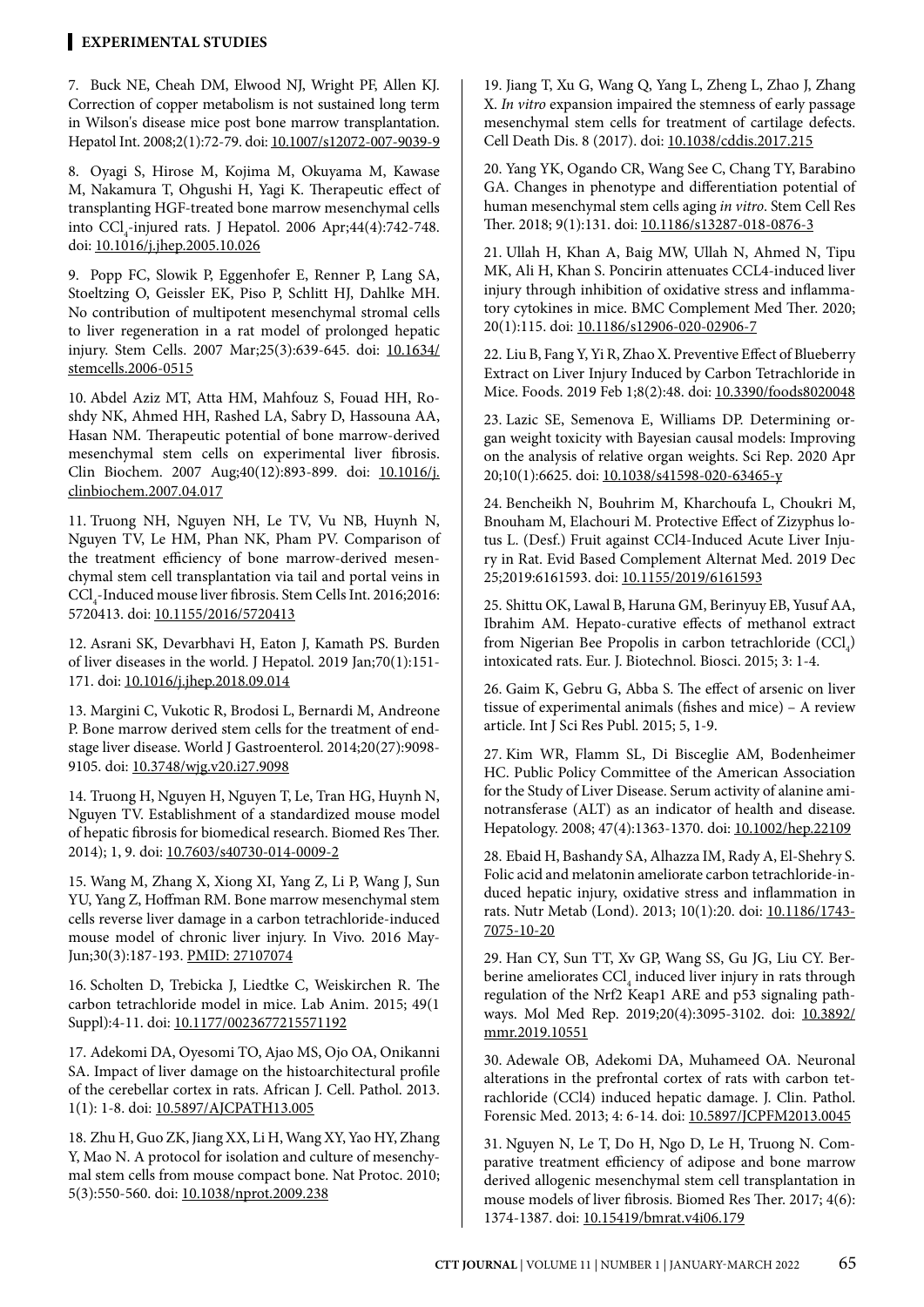32. Fernandez NJ, Kidney BA. Alkaline phosphatase: beyond the liver. Vet Clin Pathol. 2007; 36(3):223-233. doi: [10.1111/j.1939-165x.2007.tb00216.x](http://doi.org/10.1111/j.1939-165x.2007.tb00216.x)

33. Lazarov L. Markers for hepatocellular damage and affecting the biliary tract in the course of acute pancreatitis in dogs. Tradit. Mod. Vet. Med. 2021; 6: 3-10.

34. Ibrahim EI, Enafie E, Farid AS. Star Anise (Illiciumverum) oil administration alleviates carbon tetrachloride-induced hepatotoxicity in rats. Benha Vet. Med. J. 2020; 39: 100-104. doi: [10.21608/bvmj.2020.51053.1303](http://doi.org/10.21608/bvmj.2020.51053.1303)

35. Lowe D, Sanvictores T, John S. Alkaline Phosphatase. In: StatPearls. Treasure Island (FL): StatPearls Publishing. 2022 Jan. Available at: [https://www.ncbi.nlm.nih.gov/books/](https://www.ncbi.nlm.nih.gov/books/NBK459201/) [NBK459201/](https://www.ncbi.nlm.nih.gov/books/NBK459201/)

36. Amer MA, El-missiry MA, El-nabi AAR. The Role of Ficus carica leaf extract in modulation of the experimentally induced hepatotoxic damage in male rats. Int J Adv Res. 2015; 3: 572-585.

37. Oratz M, Rothschild MA, Schreiber SS, Lane BP. Spermine stimulation of CCl<sub>4</sub> depressed protein synthesis in rabbits. Gastroenterology. 1980 Dec;79(6):1165-1173. [PMID: 7439626](https://pubmed.ncbi.nlm.nih.gov/7439626/)

38. Yuchong Z, Xinyun Z, Yao W, Huijiao L, Chunyan Y, Shu J, Wenyue Z, Chunmei W, Jinghui S, He L, Jianguang C. Anwulignan alleviates carbon tetrachloride-induced acute liver injury in mice. Nat. Prod. Commun. 2020; 15: 1-8. doi: [10.1177/1934578X20962679](http://doi.org/10.1177/1934578X20962679)

39. Luedde T, Kaplowitz N, Schwabe RF. Cell death and cell death responses in liver disease: mechanisms and clinical relevance. Gastroenterology. 2014;147(4):765-783.e4. doi: [10.1053/j.gastro.2014.07.018](http://doi.org/10.1053/j.gastro.2014.07.018)

40. Hassan SS, Elbakry MH, Mangoura SA, Omar ZM. Evaluation of the effect of Gallic acid against carbon tetrachloride- induced liver injury in albino rats: histological , immunohistochemical and biochemical study. J Med Histol. 2018; 1(2): 202-215. doi: [10.21608/JMH.2017.7928](http://doi.org/10.21608/JMH.2017.7928)

41. Ayatollahi M, Hesami Z, Jamshidzadeh A, Gramizadeh B. Antioxidant effects of bone marrow mesenchymal stem cell against carbon tetrachloride-induced oxidative damage in rat livers. Int J Organ Transplant Med. 2014;5(4):166-173. [PMID: 25426285](https://pubmed.ncbi.nlm.nih.gov/25426285/)

42. Lai HY, Chou TY, Tzeng CH, Lee OK. Cytokine profiles in various graft-versus-host disease target organs following hematopoietic stem cell transplantation. Cell Transplant. 2012;21(9):2033-2045. doi: [10.3727/096368912X653110](http://doi.org/10.3727/096368912X653110)

43. Ma T, Gong K, Ao Q, Yan Y, Song B, Huang H, Zhang X, Gong Y. Intracerebral transplantation of adipose-derived mesenchymal stem cells alternatively activates microglia and ameliorates neuropathological deficits in Alzheimer's disease mice. Cell Transplant. 2013;22 Suppl 1:S113-126. doi: [10.3727/096368913X672181](http://doi.org/10.3727/096368913X672181)

44. Woodward EA, Prêle CM, Nicholson SE, Kolesnik TB, Hart PH. The anti-inflammatory effects of interleukin-4 are not mediated by suppressor of cytokine signalling-1 (SOCS1). Immunology. 2010; 131(1):118-127. doi: [10.1111/j.1365-2567.2010.03281.x](http://doi.org/10.1111/j.1365-2567.2010.03281.x)

45. Clarke RM, Lyons A, O'Connell F, Deighan BF, Barry CE, Anyakoha NG, Nicolaou A, Lynch MA. A pivotal role for interleukin-4 in atorvastatin-associated neuroprotection in rat brain. J Biol Chem. 2008;283(4):1808-1817. doi: [10.1074/](http://doi.org/10.1074/jbc.M707442200) [jbc.M707442200](http://doi.org/10.1074/jbc.M707442200)

46. Ponomarev ED, Maresz K, Tan Y, Dittel BN. CNS-derived interleukin-4 is essential for the regulation of autoimmune inflammation and induces a state of alternative activation in microglial cells. J Neurosci. 2007; 27(40):10714-10721. doi: [10.1523/JNEUROSCI.1922-07.2007](http://doi.org/10.1523/JNEUROSCI.1922-07.2007)

47. Volpin G, Cohen M, Assaf M, Meir T, Katz R, Pollack S. Cytokine levels (IL-4, IL-6, IL-8 and TGFβ) as potential biomarkers of systemic inflammatory response in trauma patients. Int Orthop. 2014; 38(6):1303-1309. doi: [10.1007/](http://doi.org/10.1007/s00264-013-2261-2) [s00264-013-2261-2](http://doi.org/10.1007/s00264-013-2261-2)

48. Li JF, Zhang DJ, Geng T, Chen L, Huang H, Yin HL, Zhang YZ, Lou JY, Cao B, Wang YL. The potential of human umbilical cord-derived mesenchymal stem cells as a novel cellular therapy for multiple sclerosis. Cell Transplant. 2014; 23 Suppl 1:S113-22. doi: [10.3727/096368914X685005](http://doi.org/10.3727/096368914X685005)

49. Chai NL, Zhang XB, Chen SW, Fan KX, Linghu EQ. Umbilical cord-derived mesenchymal stem cells alleviate liver fibrosis in rats. World J Gastroenterol. 2016; 22(26):6036- 6048. doi: [10.3748/wjg.v22.i26.6036](http://doi.org/10.3748/wjg.v22.i26.6036)

50. Jia Z, Li F, Zeng X, Lv Y, Zhao S. The effects of local administration of mesenchymal stem cells on rat corneal allograft rejection. BMC Ophthalmol. 2018;18(1):139. doi: [10.1186/s12886-018-0802-6](http://doi.org/10.1186/s12886-018-0802-6)

51. Cantarelli E, Pellegrini S, Citro A, Sordi V, Piemonti L. Bone marrow- and cord blood-derived stem cell transplantation for diabetes therapy. CellR4. 2015. 3: 1-21. doi: [10.1.1.683.1503&rep=rep1&type=pdf](https://www.researchgate.net/publication/280316668_Bone_Marrow-_and_Cord_Blood-Derived_Stem_Cell_Transplantation_for_Diabetes)

52. Singh G, Korkaya H. Cytokine regulation of stem cells. Peer J Prepr. 2016. 4:e2347v1. doi: [10.7287/peerj.preprints.2347v1](http://doi.org/10.7287/peerj.preprints.2347v1)

53. Nabekura T, Riggan L, Hildreth AD, O'Sullivan TE, Shibuya A. Type 1 Innate Lymphoid Cells Protect Mice from Acute Liver Injury via Interferon-γ Secretion for Upregulating Bcl-xL Expression in Hepatocytes. Immunity. 2020; 52(1):96-108.e9. doi: [10.1016/j.immuni.2019.11.004](http://doi.org/10.1016/j.immuni.2019.11.004)

54. Gala K, Burdzińska A, Idziak M, Wilczek E, Pączek L. Transplantation of mesenchymal stem cells into the skeletal muscle induces cytokine generation. Cytokine. 2013; 64(1):243-50. doi: [10.1016/j.cyto.2013.06.314](http://doi.org/10.1016/j.cyto.2013.06.314)

55. Hoogduijn MJ, Roemeling-van Rhijn M, Engela AU, Korevaar SS, Mensah FK, Franquesa M, de Bruin RW, Betjes MG, Weimar W, Baan CC. Mesenchymal stem cells induce an inflammatory response after intravenous infusion. Stem Cells Dev. 2013; 22(21):2825-35. doi: [10.1089/scd.2013.0193](http://doi.org/10.1089/scd.2013.0193)

56. Lu X, Cui J, Cui L, Luo Q, Cao Q, Yuan W, Zhang H. The effects of human umbilical cord-derived mesenchymal stem cell transplantation on endometrial receptivity are associated with Th1/Th2 balance change and uNK cell expression of uterine in autoimmune premature ovarian failure mice. Stem Cell Res Ther. 2019; 10(1):214. doi: [10.1186/s13287-](http://doi.org/10.1186/s13287-019-1313-y) [019-1313-y](http://doi.org/10.1186/s13287-019-1313-y)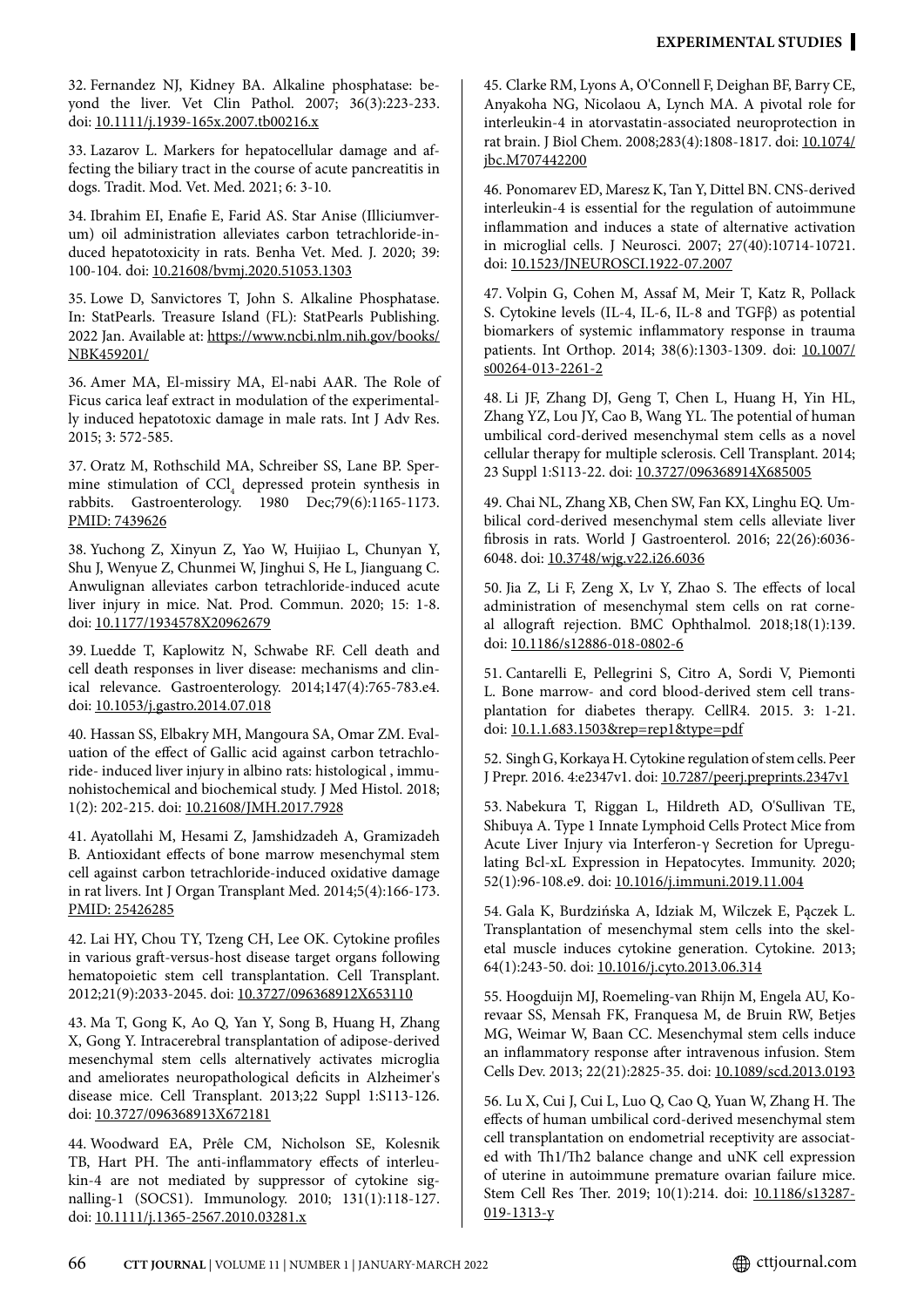57. Resende RG, Correia-Silva JD, Silva TA, Xavier SG, Bittencourt H, Gomez RS, Abreu MH. Saliva and blood interferon gamma levels and IFNG genotypes in acute graft-versus-host disease. Oral Dis. 2012; 18(8):816-22. doi: [10.1111/j.1601-0825.2012.01955.x](http://doi.org/10.1111/j.1601-0825.2012.01955.x)

58. Nakamura H, Komatsu K, Ayaki M, Kawamoto S, Murakami M, Uoshima N, Yagi T, Hasegawa T, Yasumi M, Karasuno T, Teshima H, Hiraoka A, Masaoka T, Serum levels of soluble IL-2 receptor, IL-12, IL-18, and IFN-gamma in patients with acute graft-versus-host disease after allogeneic bone marrow transplantation. J Allergy Clin Immunol. 2000; 106:45-50. doi: [10.1067/MAI.2000.106774](http://doi.org/10.1067/MAI.2000.106774)

59. Xu J, Wei J, Zhu X, Zhang X, Guan J, Wang J, Yin J, Xiao Y, Zhang Y. Interferon- g Levels Correlate with the Severity of Acute Stem Cell Transplantation. Biol Blood Marrow Transplant. 2013; 19: 196-201.

60. Larocca RA, Moraes-Vieira PM, Bassi EJ, Semedo P, de Almeida DC, da Silva MB, Thornley T, Pacheco-Silva A, Câmara NO. Adipose tissue-derived mesenchymal stem cells increase skin allograft survival and inhibit Th-17 immune response. PLoS One. 2013; 8(10):e76396. doi: [10.1371/jour](http://doi.org/10.1371/journal.pone.0076396)[nal.pone.0076396](http://doi.org/10.1371/journal.pone.0076396)

61. Wu J, Wang Q, Fu X, Wu X, Gu C, Bi J, Xie F, Kang N, Liu X, Yan L, Cao Y, Xiao R. Influence of Immunogenicity of Allogeneic Bone Marrow Mesenchymal Stem Cells on Bone Tissue Engineering. Cell Transplant. 2016;25(2):229-42. doi: [10.3727/096368915X687967](http://doi.org/10.3727/096368915X687967)

62. Piryaei A, Valojerdi M, Shahsavani M, Baharvand H. differentiation of bone marrow-derived mesenchymal stem cells into hepatocyte-like cells on nanofibers and their transplantation into a carbon tetrachloride-induced liver fibrosis. Stem Cell Rev Rep. 7, 103-118 (2011). doi: [10.1007/s12015-](http://doi.org/10.1007/s12015-010-9126-5) [010-9126-5](http://doi.org/10.1007/s12015-010-9126-5)

63. Spees JL, Lee RH, Gregory CA, Mechanisms of mesenchymal stem / stromal cell function. Stem Cell Res. Ther. 7, 1=13 (2016). doi: [10.1186/s13287-016-0363-7](http://doi.org/10.1186/s13287-016-0363-7)